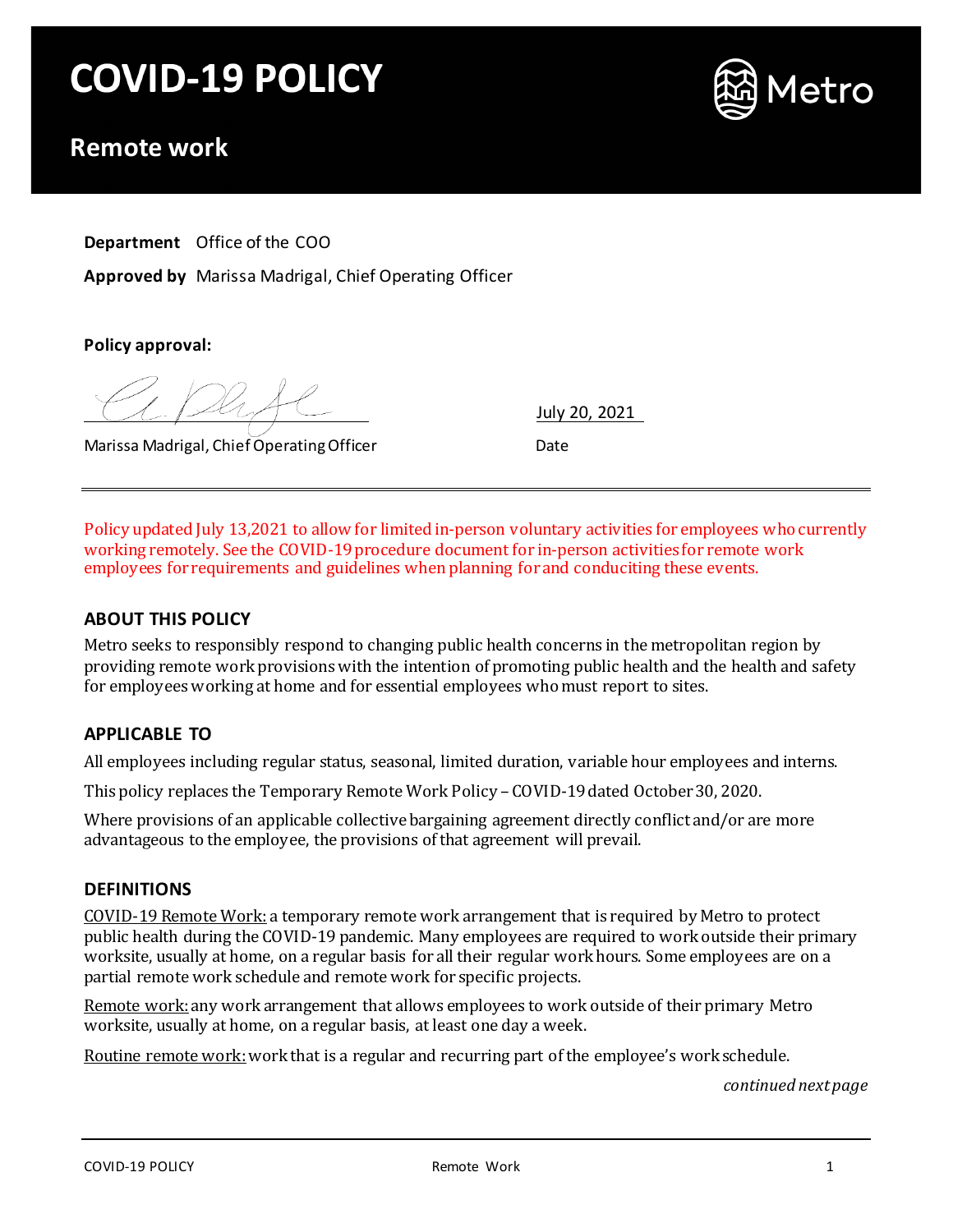Temporary remote work: a short-term work arrangement with a specific term or duration. Temporary work arrangements may be in response to a regional emergency situation such as inclement weather, air quality or public health crisis.

# **GUIDELINES**

### **Expectations and conditions**

Remote work requirements under this policy will be guided by the following parameters:

During the COVID-19 pandemic, Metro authorizes employees to remote work whenever possible. Managers will communicate to employees when business needs require employees to work on site. Employees may report to a work site where there is available capacity at their own request and with supervisor permission.

- a. All applicable Metro polices, performance and conduct expectations still apply to employees while remote working
- b. Metro employee who have been working remotely may meet for job related in-person events if the interaction complies with the guidelines set forth in the COVID-19 Voluntary in-person activities procedure.
- c. Interactive activities and those where employees share equipment are not allowed.

#### **Equipment and workspaces**

The employee is responsible for establishing an appropriate work environment. Metro will assist employees to establish a safe workplace at their primary remote work location as outlined in this policy.

- Remote workers should review the ergonomic self-assessment guidelines provided by SAIF and OSHA. Resources can be found on the MetroNet under Services>Safety and Risk management>Ergonomics.
- If you need additional ergonomic assistance, please notify your supervisor of the need and contact the Safety and Risk Management division for resources and assistance.
- In the event of an injury during remote work hours, the employee must immediately report the injury to their supervisor. Supervisors should then immediately contact the Safety and Risk Management division for guidance and Human Resources on any workers' compensation or other applicable benefits or laws that may apply to the injured worker's situation.
- A. Metro will provide standard equipment to employees while remote working during COVID-19. Employees can request standard equipment from their supervisor. Standard equipment generally consists of: chair, monitor, mouse, keyboard, and Metro issued laptop. This equipment remains Metro property and will need to be returned on request. Employees may be asked to participate in business processes and functions to record equipment for inventory and record keeping best practices.
- B. Metro may provide special equipment to employees while remote working during COVID-19 at Department Director discretion. Special equipment can include additional monitors, headsets, video cameras for online meetings, printers or desks. Employees can request special equipment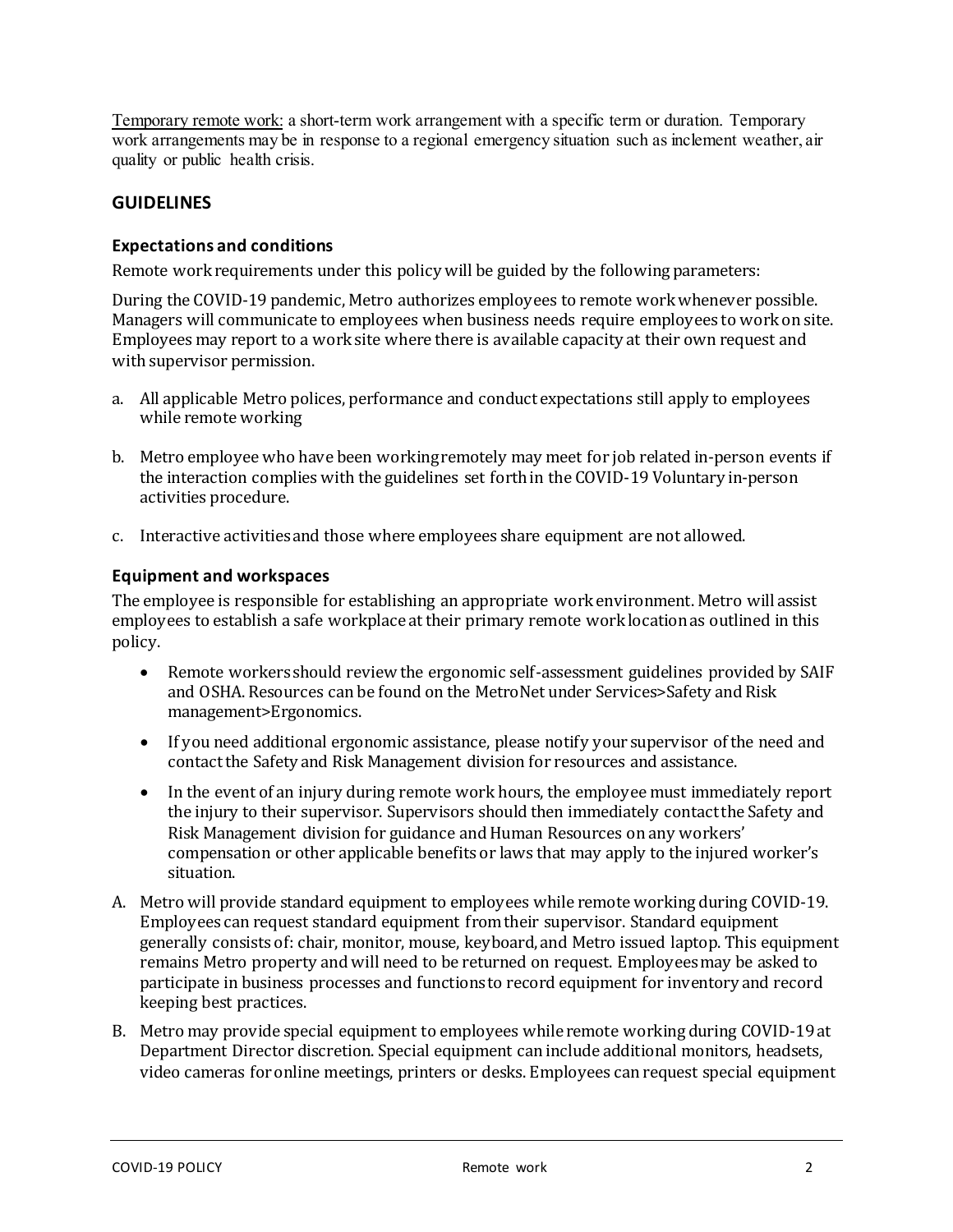in writing to their Department Director. This equipment remains Metro property and will need to be returned on request.

- C. Metro will provide a monthly stipend of \$50 for internet, basic office, and printing supplies to employees who are required to remote work.Employees will opt out if they do not wish to participate in this stipend. For projects that require office supplies over \$25 employees should work with their supervisor to purchase them with Metro funds.
- D. Departments should evaluate employees' work requirements and identify individuals who qualify for a temporary business phone. This may include employees working on site whoneed access to participate in meetings with remote workers from locations physically distant to other on-site employees.

# **Technology**

- A. All technology purchases (standard or special, hardware or software) must be processed by Metro's Information Services department. The costs of required software licenses and other applicable expenses will be charged to the employee's department.
- B. Metro-owned software may not be duplicated.
- C. Employees are responsible for exercising all due care to prevent damage to or theft of Metro property in their care, custody or control. Metro may require employees to reimburse Metro for the replacement of equipment if the equipment is intentionally damaged.
- D. The employee is responsible for protecting the integrity and confidentiality of copyrighted software and sensitive Metro data and following guidelines outlined in Metro's Information Security Policy. For positions that have security and/or confidentiality requirements, procedures must be established and followed to ensure confidential information is protected including a locked or secure workplace, computer access passwords and restricted use of files on remote work computers. Employees should not use public or unsecured internet.
- E. Restricted-access materials may not be removed from Metro premises without the supervisor's advance approval. For positions that have security and/or confidentiality requirements, procedures must be established and followed to ensure confidential information is protected including a locked or secure workspace or filing/storage cabinet. Files and other confidential materials should not be stored in unsecure areas including vehicles.
- F. Remote working employees must comply with all applicable Metro policies and procedures regarding Information Technology: Acceptable Use and Records and Information Management (RIM) policies.
- G. "Incidental personal use" of Metro systems is allowed. See the Information Technology: Acceptable Use Policy formore information.

### **RESPONSIBILITIES**

### **Employees**

- Work with your supervisor to determine your remote work plan, standards, performance expectations, and healthy office set up.
- Remote working employees must comply with the performance and conduct standards for their position including timekeeping, FLSA requirements, Metro's work schedules policy, and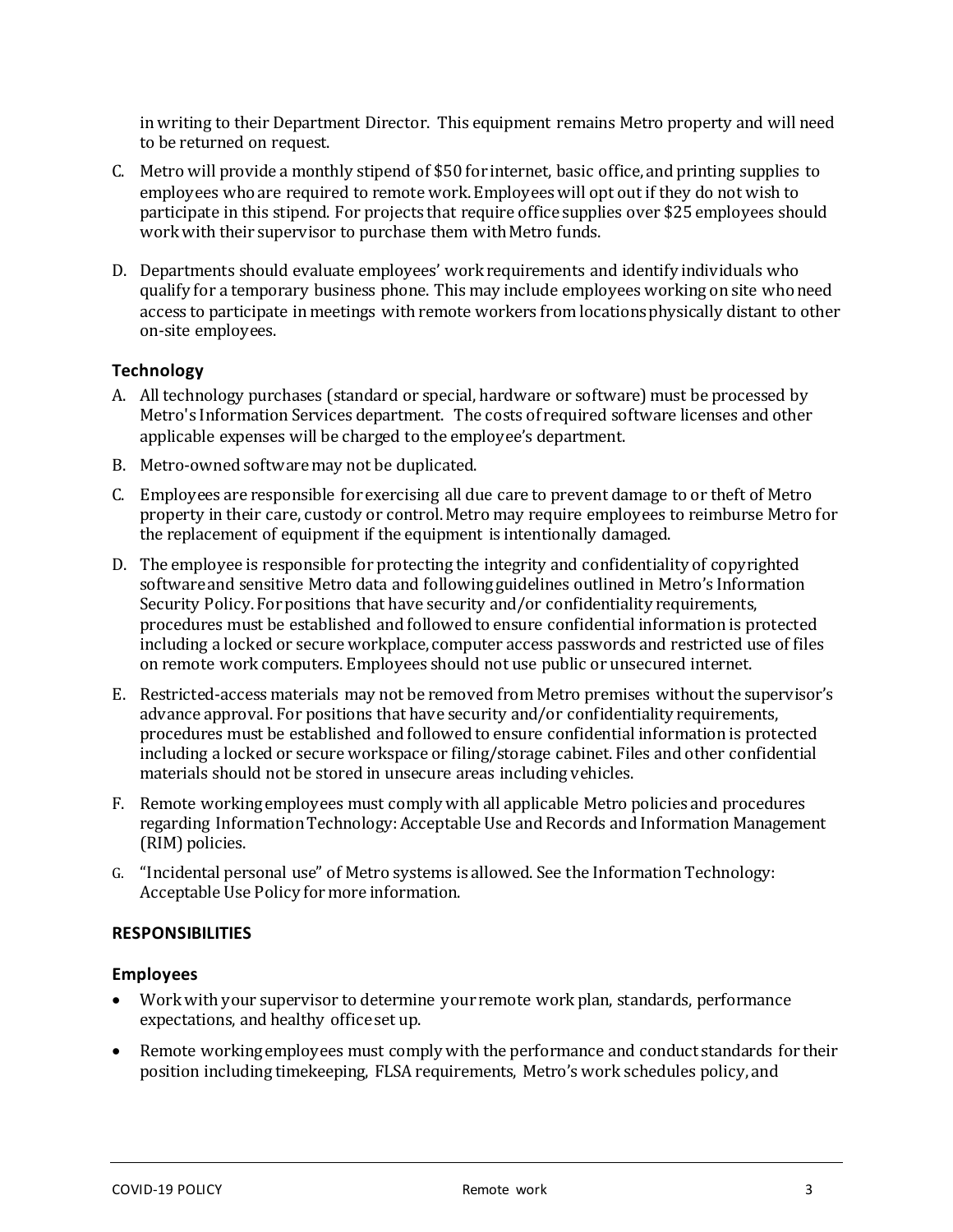standards established by the Information Services Department; and all other Metro policies and procedures including temporary COVID-19 policies.

- Report injuries during remote work hours to your supervisor.
- Participate and complete tasks to record and track equipment and other Metro-owned assets and property.
- If desired, propose in-person work activities or request to work on site.

#### **Supervisors**

- Supervise remote working employees to ensure compliance with all applicable policies, performance and conduct expectations.
- Ensure all your employees are remote working unless the work can only be performed in person.
- Track Metro-owned equipment in employees' possession and ensure it is returned to Metro when the employee leaves service.
- Schedule and attend regular meetings and check-ins with employees and encourage participation in Metro-offered courses that provide training in skills needed to complete remote work successfully and benefit and wellness offerings to support a remote-work arrangement.
- Contact Safety and Risk Management for any injuries reported during remote work hours.
	- Ensure that employees who complete their work virtually are not pressured to meet in person. Ensure that adverse employment impacts do not occur for employees who choose not to attend optional in-person work meetings.
	- Approve in person work requests.

#### **Department Directors**

- Review and approve flexible schedule requests as required and in alignment with business needs.
- Review employees current responsibilities and needs for a business phone or stipend temporarily during COVID-19.
- Approve special equipment requests. Consider sustainability when reviewing new equipment purchases. The responsible authority for determining a surplus strategy for these assets (EO 65) has delegated that authority to department directors (donation, recycling, disposal, etc).
- Ensure supervisors are tracking Metro owned equipment in employees' possession.

#### **Human Resources Department**

- Provide assistance and guidance as needed. Act as a resource for interpreting COVID-19 Remote Work Policy.
- Provide and communicate training, benefit and wellness resources to supervisors and employees to support healthy and productive remote work.
- Provide guidance and manage remote workers' compensation claims.